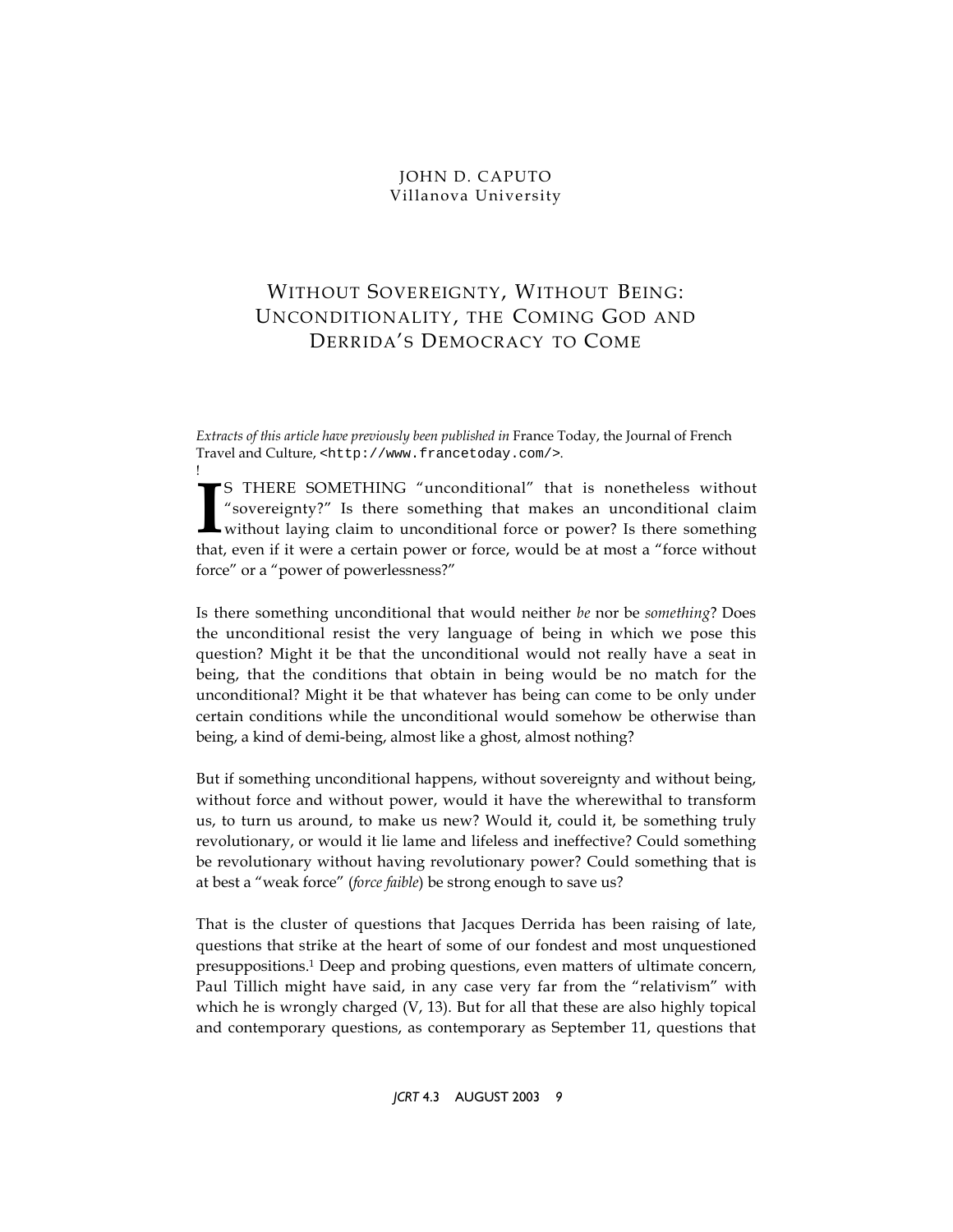Derrida raises in the midst of the most concrete politics of the day, of the "war on terrorism" and the "rogue states," of national sovereignty, international law and the United Nations.

Imagine an analogy—or a symbiosis—among the soul, the state and the universe. That is a venerable and prestigious premise that goes back as far as Plato's *Republic*, one that has guided our thinking ever since antiquity. Just as there is but one God in Heaven, the Father (sic) Almighty, creator of heaven and earth, governing the universe, so the analogy goes there is but one King governing the state (and one father governing the family), and so, finally, each man (sic) is the lord of his own actions. We modern democrats congratulate ourselves on having revolutionized this schema, having turned it upside down, by ridding it of its top-down power structure. We have shown the king the door (or even handed him his head) and replaced him with a constitutional democracy, according to which power rises from the bottom up. We have gradually gotten around to giving the vote to every adult citizen, regardless of race or gender, propertied or not. Let there be no mistake: that was no little achievement for which we are grateful and which, even today, is far from finished. We have even gotten around to God and made God a lot more gender sensitive and egalitarian and much less patriarchal. So the revolution has seemed more or less complete, at least in principle.

But the truth is, while we have inverted the old schema, turning it on its head, by giving power to the people, we have not slipped free of its most basic presupposition, that of sovereignty itself, which goes unchallenged. Modern democracies have considered the revolution complete—at least in principle, as one will never be finished making this actually work—if they repopulate the sovereign center with the people, running the lines of power from the bottom up. Consider that, even though they separate church and state, modern democracies, spawned in the "Enlightenment," are run by the light of what Kant called "autonomy." Autonomy means answering only to a law (*nomos*) that you give yourself (*autos*), which is the only way to be "rational" for Kant, which means not to allow your reason to be overwhelmed by an alien power. That model is the secularized cousin of a theological image of God Almighty, the brightest light, the most autonomous agent, and the most serene and sovereign freedom of all. Just as Carl Schmitt, the conservative political philosopher, defines the sovereign in terms of his power to suspend the law and to make an exception of himself (V, 211-12), so, in its most extreme formulations, in the eleventh century theologian Peter Damian, for example, the omnipotence of God is such that God has the power to suspend the laws of reason, even to the point of changing the past, to make it to be that what happened (that the city of Rome was founded) had not happened, were God so minded. So, on this point at least, our modern democracies are continuous with the *ancien régime*, with monarchies and

*JCRT* 4.3 (August 2003)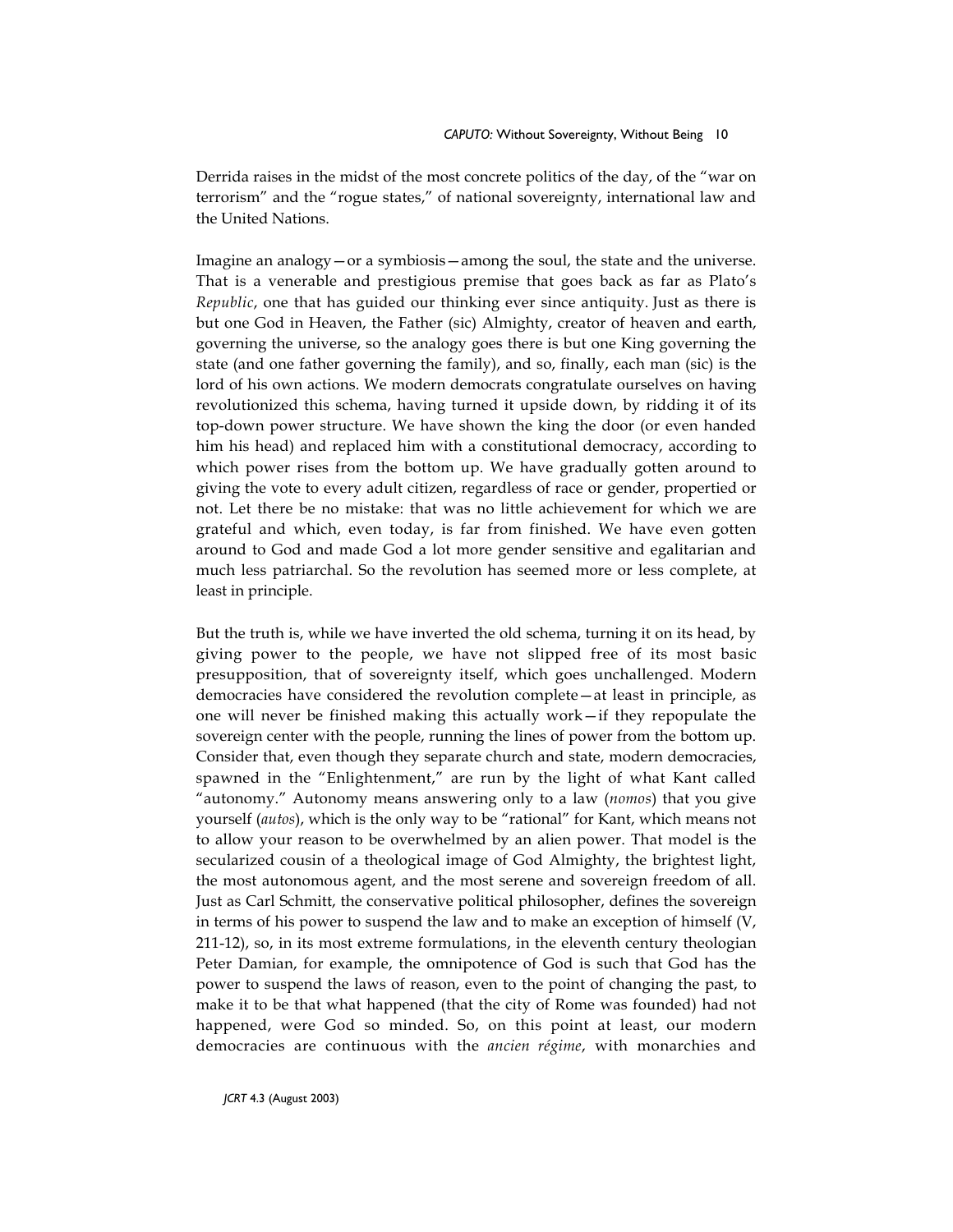aristocracies and oligarchies and the old ontotheologies, all of which rely upon some version of a completely classical schema of God the Father, of "the theological idea of sovereignty."2 While they have shifted the rule (*kratia*) from a sovereign one or few to the people (*demos*), no mean achievement, our modern democracies have left the space of sovereignty and autonomy undisturbed. So now mighty nation-states stride the earth where once mighty kings inspired fear and trembling—and having the power to inspire fear and trembling, to terrorize, is built right into the idea of sovereignty (V, 214).

Autonomy is a perfect circle, beginning and ending in the self. That is what a sovereign democracy wants to be. Everything begins and ends in the people, in a government of the people, by the people, for the people—under God, who is an even more perfect, powerful and prestigious circle. A democracy makes a perfect return upon itself (V, 31, 34). Whatever goes out from the people comes back to the people, like the "going out" (*exitus*) and "return" (*reditus*) of God in Christian Neoplatonism or Aristotle's prime mover. One nation, under God: after a sovereign God comes the sovereign nation or people. But must a democracy be a sovereignty? Or is the very idea of sovereignty incompatible with a true or radical democracy? Might it be that wherever democracy tries to come, sovereignty would have to go? Do we not require a *new* democratic revolution, not a revolution *to* democracy but a revolution *in* democracy, one that turns the screw of democracy once again and thereby turns it *into* democracy?

<sup>1</sup> Derrida takes up these issues in several places, most recently in *Philosophy in a Time of Terror: Dialogues with Jürgen Habermas and Jacques Derrida*, ed. with commentary by Giovanna Borradori (Chicago: University of Chicago Press, 2003), hereafter PTT, and in *Voyous* (Paris: Galilée, 2003), hereafter "V" (in brackets in the body of the text). For "weak force" (*force faible*) see V, 13. See also "The University without Condition," in Jacques Derrida, *Without Alibi,* ed. and trans. Peggy Kamuf (Stanford: Stanford University Press, 2002), 202-37, where Derrida which describes a university which, while it does not exist, is structured by the unconditional right to ask any question. It offers resistance, even a "force" of resistance, of dissidence and disobedience, to the order of being—

to the powers that be, to sovereign states, to economic powers, and to the powers of the media, the church, the popular culture, etc. (204). But since this unconditionality has never existed, this invincible university is impotent, very vulnerable to the influence of power. The humanities are be the privileged place in which this unconditional freedom would be theorized and presented. The freedom, autonomy (213-14), or "immunity" (220) of the university does not make for a sovereign university (235), since sovereignty has to do with power and the real order. The task of the university then is neither to acquire external power nor to withdraw into the interior of an inner and unconditional freedom, but to negotiate the difference between the two, to move back and forth between the conditional and the unconditional in such a way as to "resist effectively, by allying itself with extra-academic forces, in order to organize an inventive resistance" to all the figures of sovereignty (236). That also means the "university" is not to be identified with a physical campus, but it is found wherever the voice of this dangerous perhaps poses the possibility of the impossible. Nor does he think that the philosophers of the future are necessarily to be found in philosophy departments or even in the academy (PTT, 106).

<sup>&</sup>lt;sup>2</sup> "University," 235. See also PTT, 111, 124. Derrida says that he doubts that the "value of sovereignty can be completely secularized or de-theologized." (PTT, 113).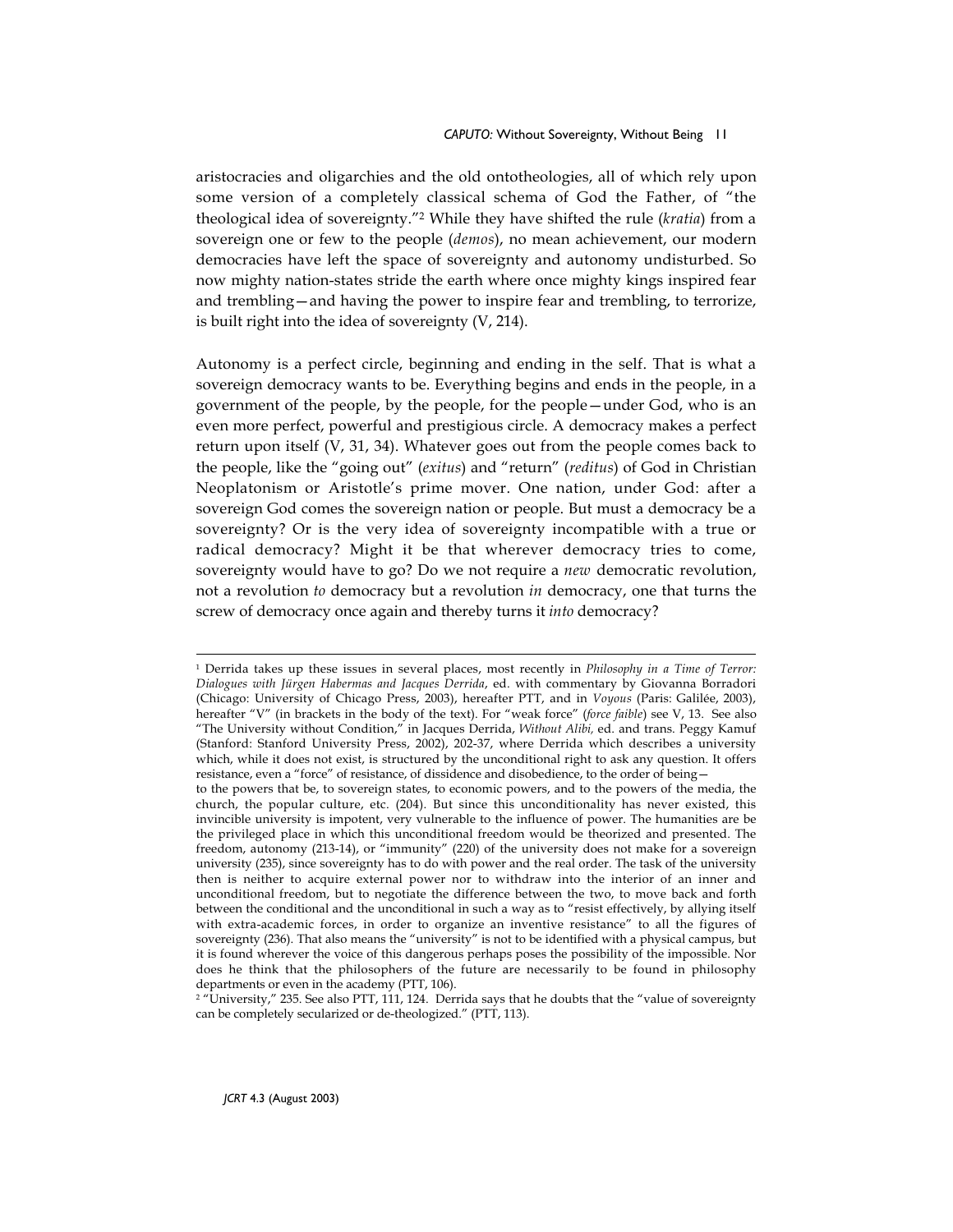However secular modern democracies think they are or have become, the truth is that secularization always presupposes a theology to secularize, so that, for better or for worse, secularism is the continuation of theology by another means. There is always what Derrida calls "some unavowed theologeme" (V, 155), a certain bit of undigested theology lodged in the throat of even the most secular societies. Without deciding what is the controlling element in this symbiotic system, it is clear that a certain idea of God is a traveling companion of our understanding of ourselves and a certain understanding of the social system and that sovereignty is the "heritage of a barely secularized theology."3 The undecidability here is archaic; it goes all the way down. Are we made in the image of God, or is God made in our image? Are both God and self simply reflections of the dominant social systems, or might it be that social systems give outward expression to a deeper preunderstanding of self and God? How would we know that? Where would we be standing when we pronounced that decision? How would we have gotten clear of the dominant social system, selfunderstanding or inherited theological presuppositions long enough to resolve that fluctuation? It is enough to describe the symbiosis without attempting to find its law. So if any effort to radicalize democracy, to carry the revolution one step further, would involve extricating democracy from the politics of sovereignty altogether, then in whatever direction the symbiotic fluids flow, the coming of the democracy to come must be accompanied by a new coming of God, by a new God to come. A radical democratic revolution would not mean jettisoning theology once and for all and a final accomplishment of secularization, but rather a parallel radicalization of theology.

But what would be it like to rid ourselves of the theology, the politics and the anthropology of sovereignty? What would it be like to refashion theology around a God without sovereignty, to refashion a politics without sovereign nation states, and to refashion our self-understanding in terms of a self without sovereign ipseity? These are all limit concepts, imponderables, paradoxes, the very stuff that feeds and nourishes deconstruction, just the sort of aporetic element in which deconstruction thrives. Can we imagine the "coming" of a God without sovereignty, Derrida asks.<sup>4</sup> "Nothing is less sure, of course, than a god

<sup>3</sup> Derrida, "University," 207.

<sup>4</sup> In a Roundtable at the "Religion and Postmodernism 3" conference, held at Villanova in September, 2001, Derrida said: "We usually identify God with the almighty, that is, with absolute power. I'm trying now in seminars and in texts, by following a political thread, to deconstruct, so to speak, the onto-theological politics of sovereignty. God is supposed to be absolutely powerful in our tradition. I don't know if it is Christian or not. I'm trying to think of some unconditionality that would not be sovereign, that is, to deconstruct the theological heritage of the concept, the political concept, of sovereignty, without abandoning the unconditionality of gifts, of hospitality, and so on. That means that some unconditionality might be associated not with power but with weakness, with powerlessness. Now some would say this is still Christian. There is in Jesus Christ some weakness,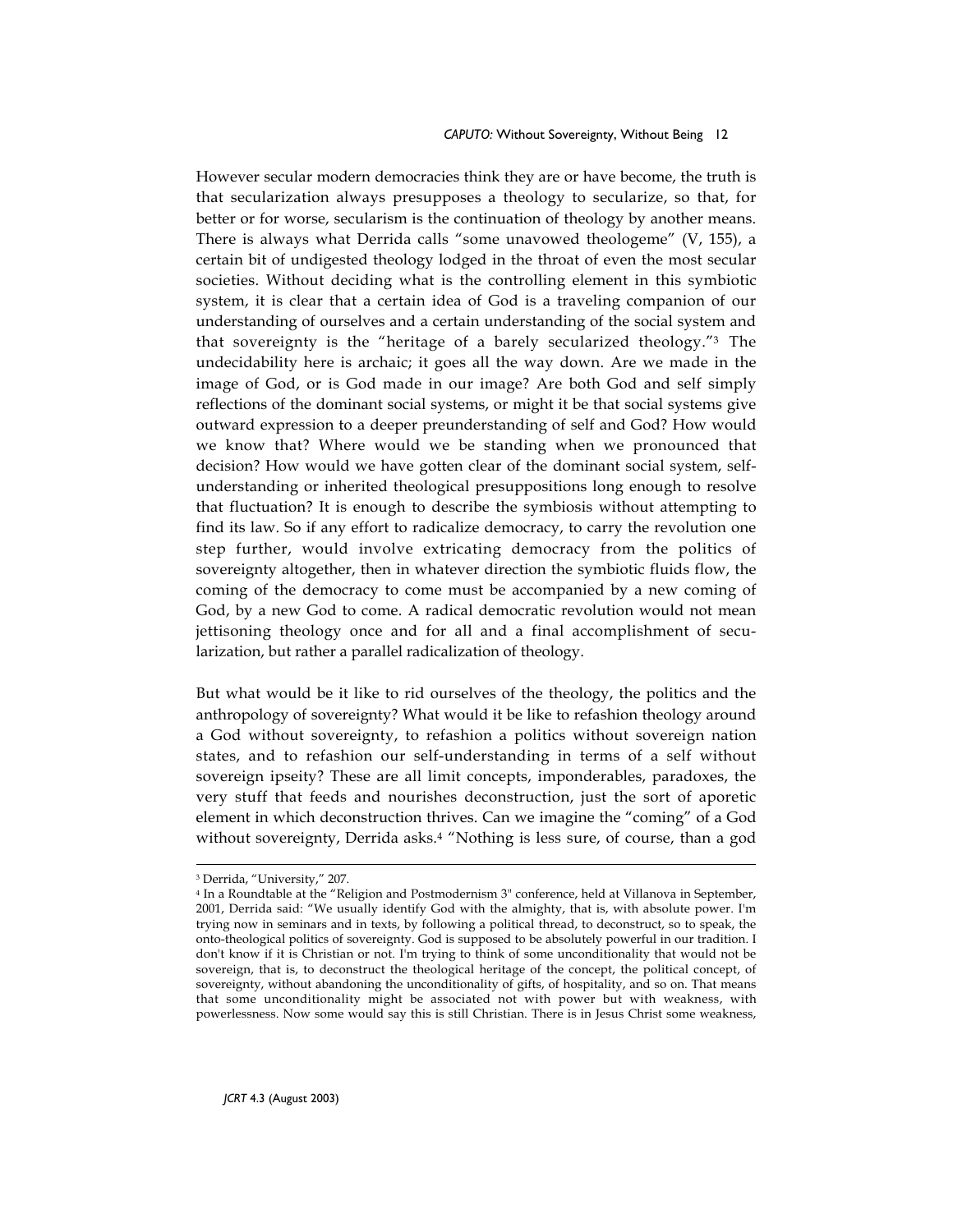## *CAPUTO:* Without Sovereignty, Without Being 13

without sovereignty, nothing is less sure than his coming, of course." (V, 161) To thus imagine God would be as difficult—as impossible—as trying to think of the coming of a self without the ipseity of the self, the *per se* or *a se* subsistence of one who is the lord of one's own domain. Would we not then be flirting with a God who would hardly be God, who would hardly be, a God without being or without being God (*Dieu sans l'être*) and a self that would not be itself, a self without being a self, *soi sans l'être*? And would not a nation without national sovereignty be a poor excuse for a nation, a nation without nationhood, *l'état sans l'être*, without manhood? God forbid (V, 161)!

In *Voyous*, Derrida raises these questions—tackling the whole chain or symbiotic system of sovereignty—in a deeply political context, to which we will return below. Suffice it for the moment to note that the French word *voyou*, perhaps derived from *voie*, means a street runner, a hooligan, or riff-raff, is used to translate an Americanism: *les états voyous* are the "rogue states." Why take on such formidable opponents? Why try to wipe away the entire horizon? Because Derrida thinks the very idea of "sovereignty" is undemocratic. "The abuse of power is constitutive of the idea of sovereignty" (V, 145). It is built right into it. For the sovereign asserts the right to act on his own, unilaterally, regardless of the will of the majority. He only answers to laws that he gives himself, which means that he only goes along with the will of the majority if the majority agrees with him. The sovereign reserves the right to make an exception of himself and does not give his will over to the common will, thus withdrawing from the circle of democracy, in order to stand apart. The sovereign does not let go; he does not share (*partager*) his power (V, 73 ff.); he does not make gifts or expenditures without return. That means that the very idea of sovereignty cannot withstand the withering white light of what Derrida has been calling since 1989 the "democracy to come," a democracy all the way down, which is a democracy *without being* (*sans l'être*), for being does not extend as far as this democracy, which is still to come. That means, as we will see shortly, that any sovereign nation is a rogue!

To speak of the symbiosis of the democracy to come and of the God to come means that they both belong to the same future (*l'avenir*), to the same coming (*venir*), to the same structure of the *à venir*. They are coming together; they will arrive arm in arm, like traveling companions, carried over (*metaphorein*) on the same vehicle. But why should we bother ourselves with such an impossible

*JCRT* 4.3 (August 2003)

some vulnerability, some powerlessness, but there you see that the powerlessness of course is also a sign of the almighty. I'm trying to think of some divinity dissociated from power, if it is possible. This would have heavy ethical and political consequences, but it would deserve a long, much longer answer."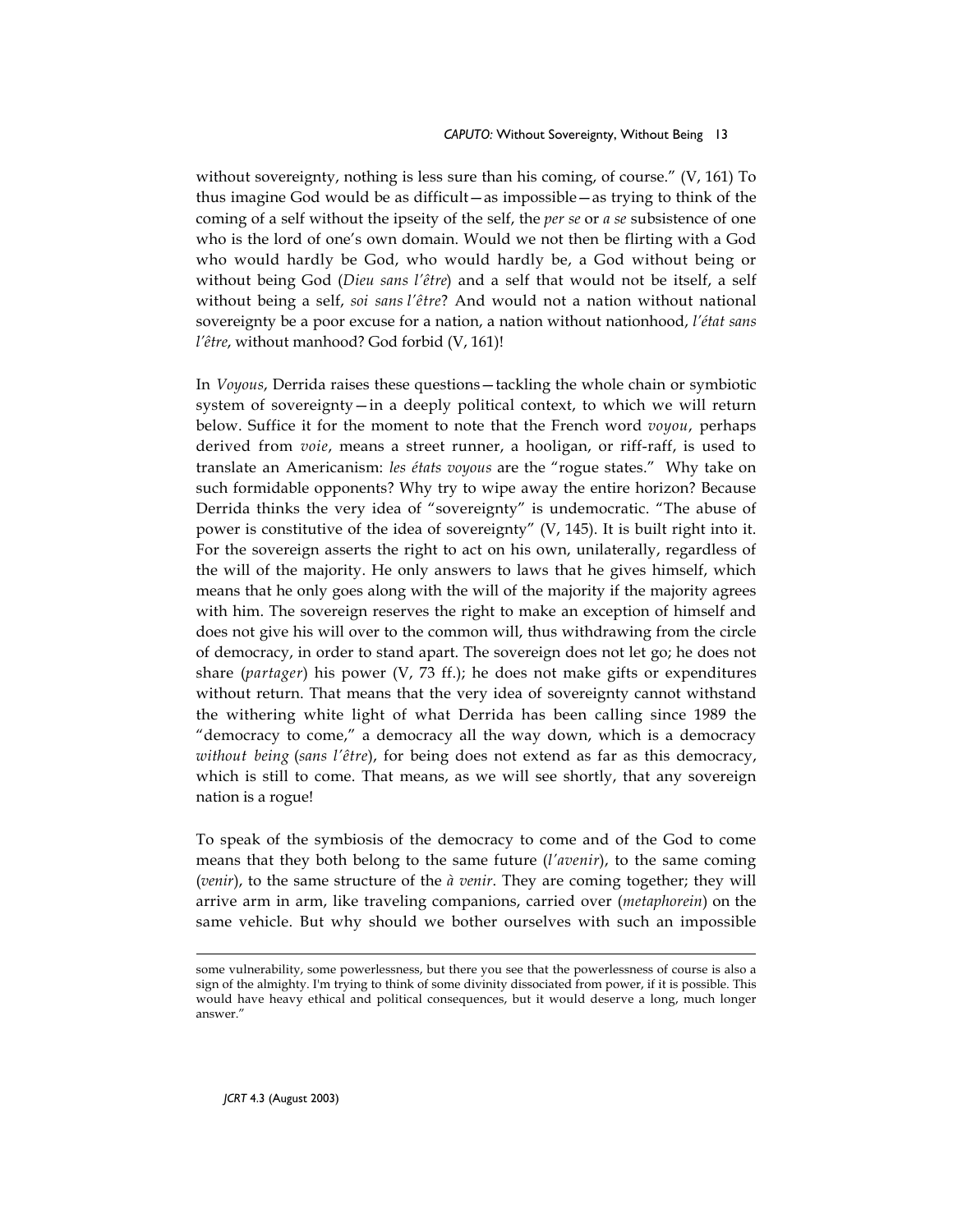democracy, which does not do us the courtesy of even existing, when the problems that beset existing democracies are so pressing? It is not so much that we are bothering with it as that it is bothering with us. For it is calling us, provoking us, disturbing our sleep, keeping democratic hearts up at night. We find ourselves always already in the train of its solicitation, disturbed by a call that calls upon us before we call upon it. If it does not have the structure of being, that is because it has the structure of a call from beyond being to which being, always breathless, cannot catch up. If we dare not say of this democracy that "it is" we cannot avoid saying that "it calls;" we cannot silence its ringing in our ears. It calls because it promises. There is something astir in the word "democracy," something "promised," something we can hardly resist, something "unconditional." Still, if it is irresistible, then is it not an irresistible force? Shall we then say that "democracy" is a word of sovereign force and power, nay, even a word of divine authority? That would be to fall down before the old god, the one that belongs to the order of being and power, whereas Derrida is venturing out onto more uncharted seas, trying to think god otherwise, trying to tell a whole new story about God (V, 215-16), about some sort of vulnerable, nonsovereign, suffering God, some sort of "force without force" or some "power of powerlessness," for which we have no concept.

Derrida is dreaming of something unconditional, something for which the current conditions of being are no match, something that belongs to another order, that of the call or the promise. The unconditionality of the democracy to come thus is not that of unconditional force but the unconditionality of a promise that has not compromised with the conditions of being. For Derrida—and this is something residually phenomenological about deconstruction—we today find ourselves always already in the world on the receiving end of an uncompromisable promise that we have inherited. We are constituted by such promises, summoned by their voice. Something, which is not a thing, lays an unconditional *claim* upon us—*uns in Anspruch nehmen*, as Heidegger would say—not as a sovereign power in the order of being that invades and overpowers us, but as a summons that provokes us, a call that incites us, a promise that lures us and awakens our desire. Something of unconditional appeal, without the force of sovereignty. Might not something be—without being—of unconditional import or value, might something not be—without being—the object of an unconditional desire or love? Might it not make an unconditional claim upon us without overpowering us, without belonging to the order of being and power and force? Might it not lay claim to us from beyond being, luring being on—to come?

We are inching closer to the democracy to come, and inching closer to the coming God. But what might that be like? Let us attempt a risky analogy. Let us assume that the promise belongs to the order of the "good," while force and

*JCRT* 4.3 (August 2003)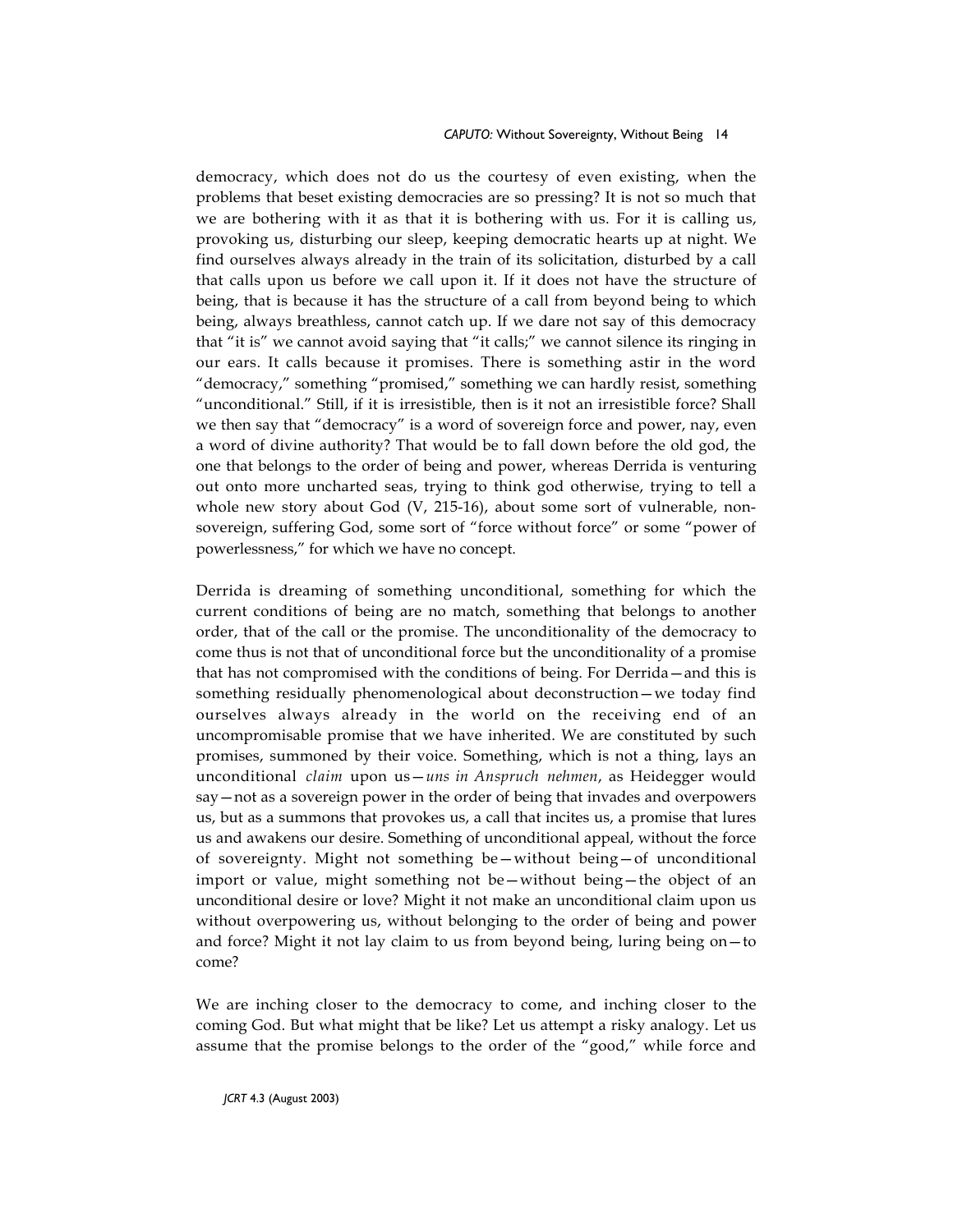power are attendant upon "being," running the risk of using very classical terms of the sort that Derrida usually sets out to disturb. On this analogy we cast Derrida in the Neoplatonic and Levinasian terms of a good beyond being, a good that does not exist because being does not reach as far as the good, a good that is beyond being from excess, where being always and already falls short of the good. It is not so much that the good fails to be as that being fails short of the good; the good does not fail the test of being, but being fails the test of the good. The good rises up like a command from the ashes of being. The good is without being, but this "without" is not the name of a lack but an excess. On this analogy, what Derrida is calling the "unconditional" belongs to the order of the Platonic and Neoplatonic Good while sovereignty belongs to the order of being.

But that is no more than an analogy, and of limited use, because were it to hold in a more rigorous way, then the democracy to come would not represent a call for a revolution but would simply be a recall, a repetition of the classical doctrine of Plato and Christian Neoplatonism. For the call that in a certain way is certainly coming from Plato, who is our inescapable heritage, is not the call of the Good in the *Republic* (509), where the Good is articulated as an ultimate sovereign power, as a king (*kurios*) in its own kingdom (*basileia*), the very knowledge of which entitles one to rule. Plato's Good is not the power of powerlessness but a power more powerful than power, sovereign and superlative, which imposes an analogical and hierarchical order upon its sensible subordinates, which is the very stuff of sovereignty. The Good is the super-powerful origin of the reason that is right about everything and gets the better of everything (*a raison de tout)*. It reigns with all the majesty and dignity of the father of all, of the *arche*. Plato has supplied us with the fundamental vocabulary of the onto-theological politics of sovereignty (V, 193-94). Nor is the call for the democracy to come, which comes along with a coming God, a recall or rehearsal of Christian Neoplatonism. For the "unconditional" for Derrida is not the name of a *hyperousios*, a hyper-being beyond or higher than being*,* a Godhead beyond God (*Gottheit über Gott*), not if Derrida "rightly passes for an atheist." Far from being a hyperbeing what Derrida calls the unconditional call is perfectly capable of being described as a ghost, as a shade or a specter, a demi-being, not real enough to do anything but able only to haunt us with uncanny possibilities, above all, the haunting possibility of the impossible.5

What Derrida has in mind by the unconditional is neither a hyperpower nor a hyperbeing, neither the form of the Good nor God the Father Almighty, but the power of powerlessness, the power of a powerless solicitation or promise or

<sup>5</sup> This is of course the dominant trope of Derrida's *Specters of Marx: The State of the Debt, the Work of Mourning, and the New International*, trans. Peggy Kamuf (New York: Routledge, 1994).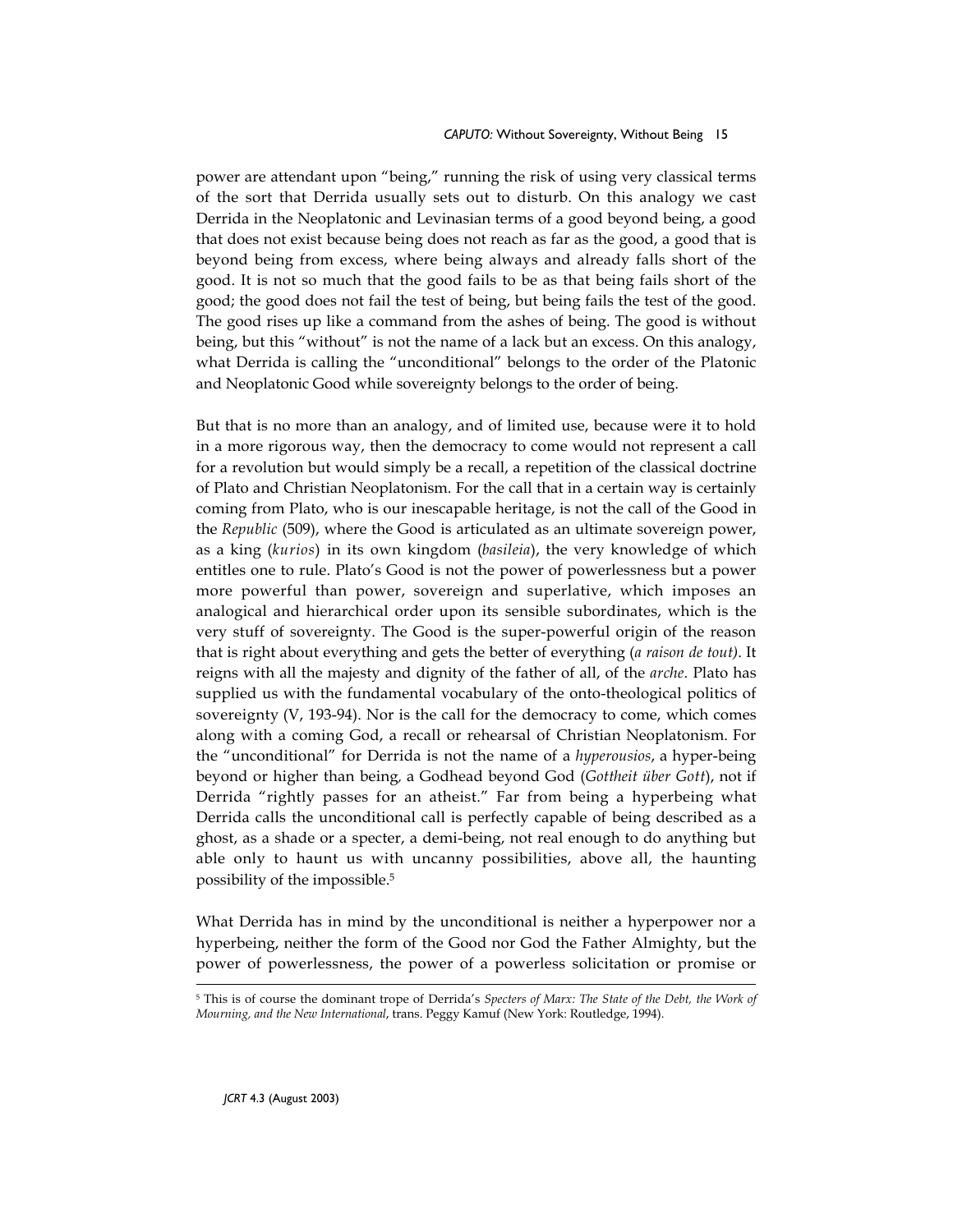provocation, which in Derrida's discourse belongs not to the metaphysically loaded and prestigious category of the "good beyond being" but to the humble sphere of the "perhaps," the *peut-être* threatening to irrupt from within and to disturb the conditions of *être,*<sup>6</sup> the dangerous perhaps of the possibility of the impossible that solicits us from afar. His "unconditional' is constituted not as a being beyond being but as a "call" coming from beyond being to something unconditional or the unconditional call to something beyond being—here the democracy to come. Not a form or a being but a promise without the power to keep its promise, a call without the force to enforce what it calls for, a call whose realization is exposed to all the hazards of the *khora*, which is the opposite end of the kingly line that starts at the top with the Good. Of the democracy—or the God—who is to come we would not say "it is" but "it calls," which is how "it comes." It calls without the worldly wherewithal to enforce its demands or to be enforced, to create the concrete entitative conditions in the world in which its unconditional appeal would be realized. Derrida's unconditional belongs to the order of the call, to the order of the order or command, but not to the order of existing authorities (*exousiai*) or entitative conditions. Nor is its unconditional call a categorical imperative, for it lacks the imperial authority to be an imperative, so it is not of Kantian lineage either.

What then? How can the democracy to come call upon us without power or force or authority? A trace of what Derrida means is found in Levinas's famous example of the impossibility of murder. "Thou shalt not kill" is the first word, that is, it is a command inscribed on the face of the other, and in that sense comes from "on high," but it comes not with the majesty of worldly height or power, or with the authority of a divine command or of a command of pure reason, but with the penury of the most helpless and vulnerable one. It is inscribed on the face of anyone, but most palpably on the face of the helpless victim. Thus, the impossibility of murder is a law in the order of the call, but not alas of being where it is an all too banal and common fact. Derrida uses hospitality as an example of unconditionality without sovereignty, where he means the appeal made by the wayfarer, the stranger, the immigrant, e.g.—who has not the wherewithal to lay down his head, who lacks the power to defend him or herself, whose only defense is defenselessness, the power of powerlessness, the appeal to the good (V, 204). The call of hospitality calls unconditionally however helpless and humble the real conditions under which the call is issued. So too the call of and for the democracy to come, of and for the coming God, is issued from the face of the street people, and in that sense from a certain *voyou*.

<sup>6</sup> "University," 234; Derrida, "As If It Were Possible, 'Within Such Limits'...," in *Negotiations: Interventions and Interviews*, ed. and trans. Peggy Kamuf (Stanford: Stanford University Press, 2002), 343-70.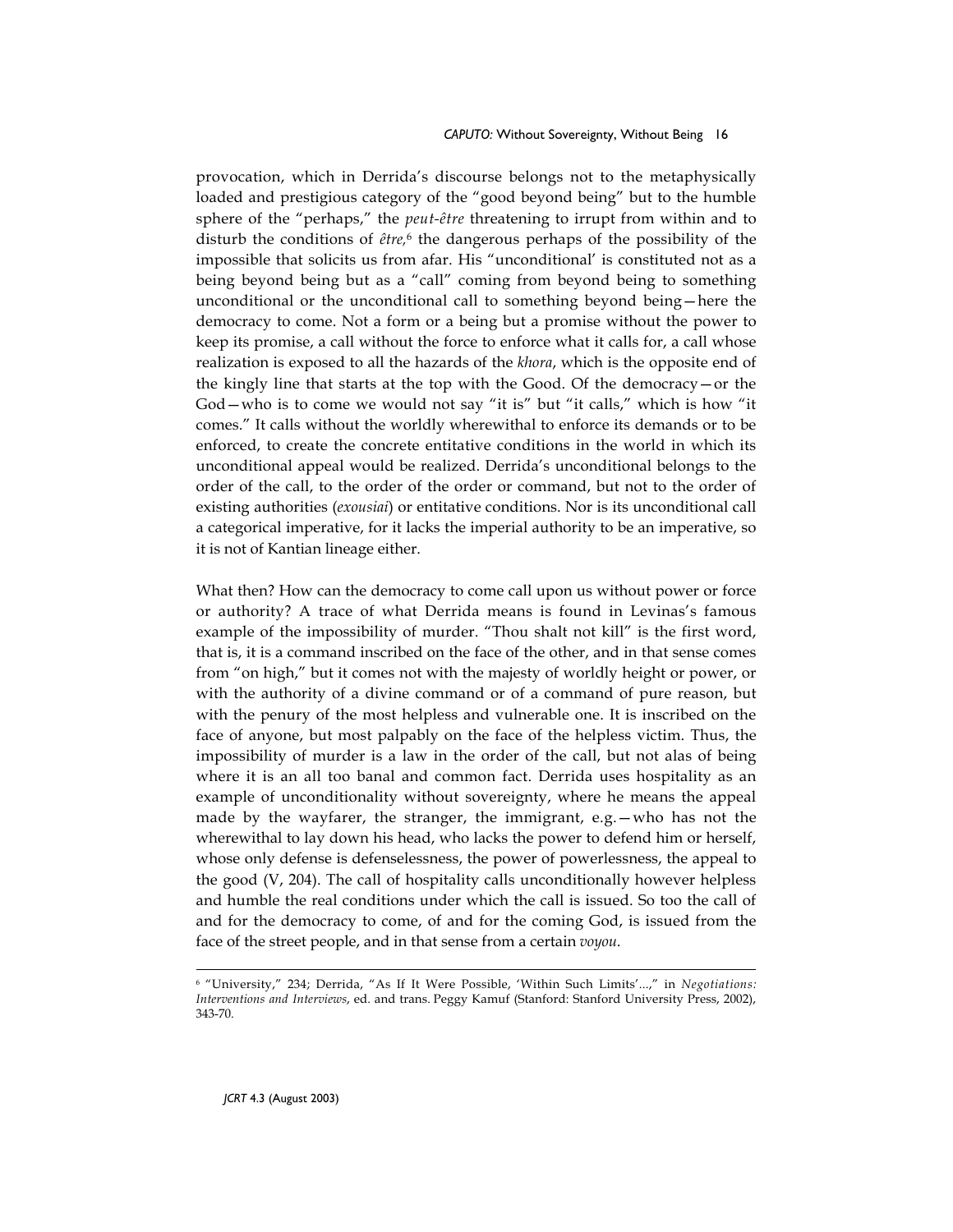But the call is not simply negative, a prohibition of violence or murder, but an affirmative call, the call for something unconditional to happen. When something occurs for which the conditions are already in place, something made possible by these conditions and conventions, then nothing really "happens" in the strong sense. When someone comes who has been invited, who made an exclusive short list, that is not hospitality; hospitality happens only when the uninvited one shows up at our door. Only the impossible can really happen.7 Only the impossible, only the coming God, can save us. The theological dream in the dream of the democracy to come, the "unavowed theologeme," is the God not of traditional ontotheology, nor of Christian Platonism, nor the Aristotelian First Mover, who like the Platonic Good is the purity of power. Who can deny, Derrida asks, that his notion of a sovereignty to come in which justice and law would have been combined might go under the name of the god mentioned in Heidegger's *"Nur noch ein Gott kann uns retten*," a god to come who will come to somehow save us (V, 155-56; PTT, 190n14)? Allow me to say, in fear and trembling, that I for one can deny it. I am willing to cast my sole vote in the minority and deny it. For it is only half true. Remember, this is the author's avowal of his "unavowed," his authorial intention to say what is unintended, to identify what lies unconsciously behind his conscious intentions as an author, of which he is, in principle, at best only half conscious. It is half true, for Derrida's use of *venir*, *à venir*, *événement*, bears an important analogy to Heidegger's use of *kommen, Zukunft* and *Ereignis*. Hence the very idea of the *à venir*, and of the promise it contains, here the promise of the coming God, in Derrida, has a formal parallel in Heidegger's notion of a wait or watch or expectation, in this time of the flight of the gods, in which thinking attends to the traces of the coming god, *der zukommnende, zukünftliche Gott*, by which Heidegger means the transforming historical event of another beginning. Unlike Osama bin Laden, neither Derrida nor Heidegger is expecting to go to heaven; both are waiting upon an historical transformation or revolution in "this world" (PTT, 114).

But the other half is not true, for the parallel is strictly formal. That is why Derrida concedes that this is a "fanciful interpretation" of Heidegger, one that would have "shocked Heidegger." So add Derrida's vote to mine; we both deny it; we are beginning to build a majority. The democracy to come "is certainly not what 'he [Heidegger] meant'" and he would have regarded—"wrongly," Derrida adds—the international body that Derrida dreams of as "the absolute technological state," whereas, for Derrida:

<sup>…</sup> nothing resembles an 'absolute technological state' less than that which I have

<sup>7 &</sup>quot;University," 234.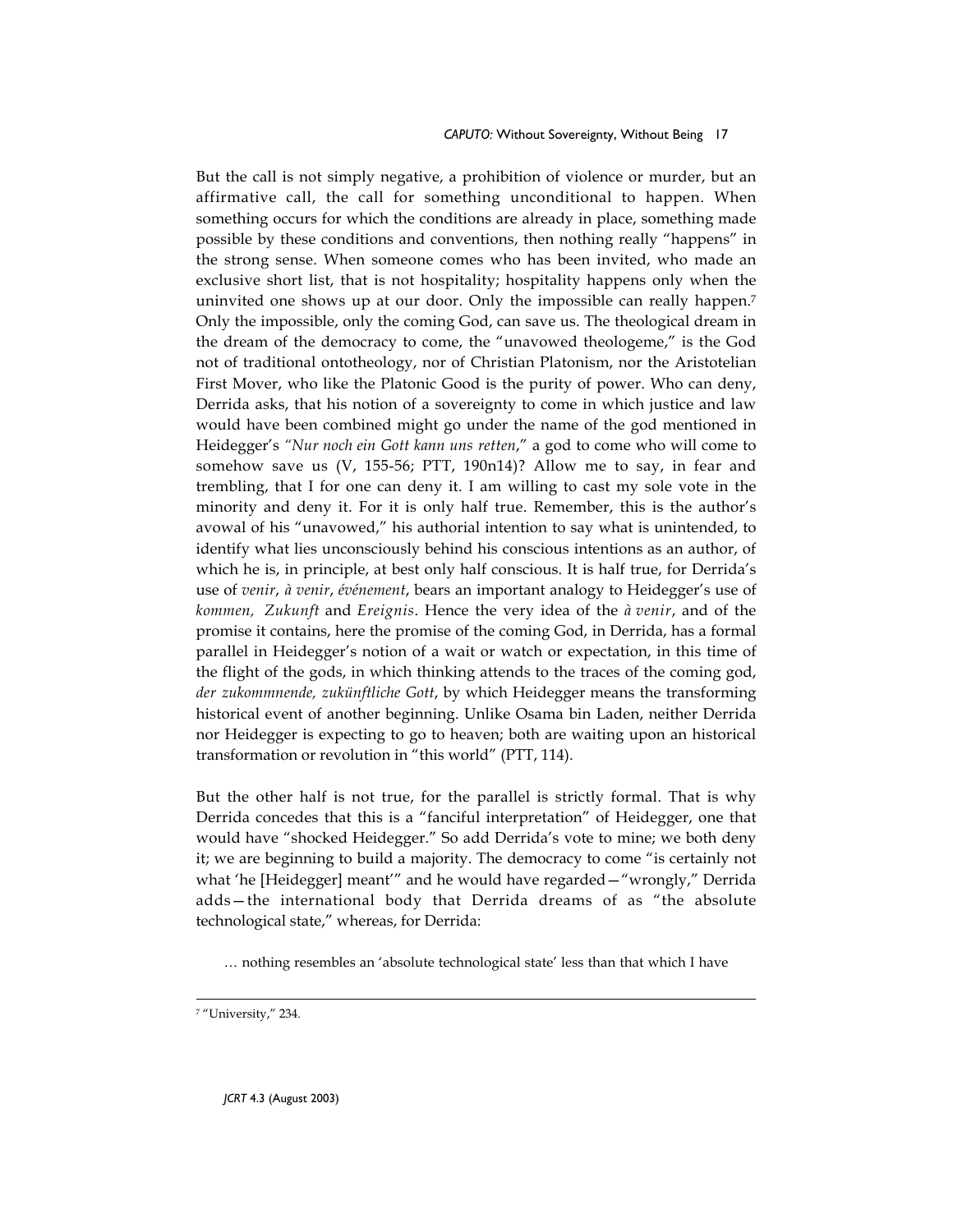spoken about under the terms *faith, messianicity, democracy to come*, the untenable promise of a *just, international institution*, an institution that is strong in justice, *sovereign without sovereignty*, and so on" (PTT, 190n14).

What then *is* the unavowed theologeme in Derrida in a non-fanciful interpretation? Nothing less than the God of the "promise," which is after all a very Jewish and prophetic god, and if the "promise" is also a Heideggerian figure it is Jewish before it is Heideggerian, as Marlène Zarader has shown, Jewish being something that Heidegger would never have any part of, that is to say, never avow, never "think."8 For while Heidegger was interested in calling and promises and being laid claim to, he was not interested in being laid claim to by justice. Or, if Heidegger was interested in justice it was the mystified, mythologized justice of all-gathering *dike* that had nothing to do with suffering flesh.<sup>9</sup> Heidegger was not interested in the justice of the great ungathered and unwashed *demos* which is precisely what interests Derrida—and the Jewish prophets—the justice due the *voyous*, the street people. Despite his ridiculous romanticizing of the wisdom of Schwarzwald farmers, *demos* and *hoi polloi* were definitely not among the words of elemental power in the Greek language upon which Heidegger chose to meditate high up in his *Hütte*. Indeed the God who would come to save us in Heidegger's myth of Being would come to save us *from* democracy, past, present or to come, and the revolution of which Heidegger was dreaming would have been an ultra-right revolution. His god, as he himself pointed out, is the god of the poet, not the biblical god, while Derrida's god is profoundly prophetic.10 Derrida's "fanciful" interpretation of Heidegger's suspicion of existing democracies depends upon ignoring that Heidegger—who is not convinced that democracy is what is needed in an age of planetary domination (V, 157)—entertains a radically reactionary, aestheticizing and right wing suspicion of democracy. Heidegger's god will deliver less democracy not more, no more democracy (*plus de démocratie*), which is not to be confused with Derrida's own suspicion that there is more to democracy (*plus de démocratie*) than democracy delivers at present. Derrida's unavowed theologeme is much less

*JCRT* 4.3 (August 2003)

<sup>8</sup> Marlène Zarader, *La dette impensée: Heidegger et l'héritage hébraïque* (Paris: Seuil, 1990).

<sup>9</sup> I have made this argument in more detail in *Demythologizing Heidegger* (Bloomington: Indiana University Press, 1993). See Martin Heidegger's Interview with *Der Spiegel*: "Only a God Can Save Us," trans. Maria Alter and John D. Caputo, *Philosophy Today*, 20, no. 4 (Winter, 1976): 267-84.

<sup>10</sup> See Heidegger, "Appendix," *The Piety of Thinking Essays by Martin Heidegger*, trans. and ed. James G. Hart (Bloomington: Indiana University Press, 1976), 65; for the prophetic reading of Derrida, see Mark Dooley's interview with Jacques Derrida "The Becoming Possible of the Impossible" in *A Passion for the Impossible: John D. Caputo in Focus* (Albany: SUNY Press, 2003), 21-34 and John D. Caputo, *The Prayers and Tears of Jacques Derrida* (Bloomington: Indiana University Press, 1997).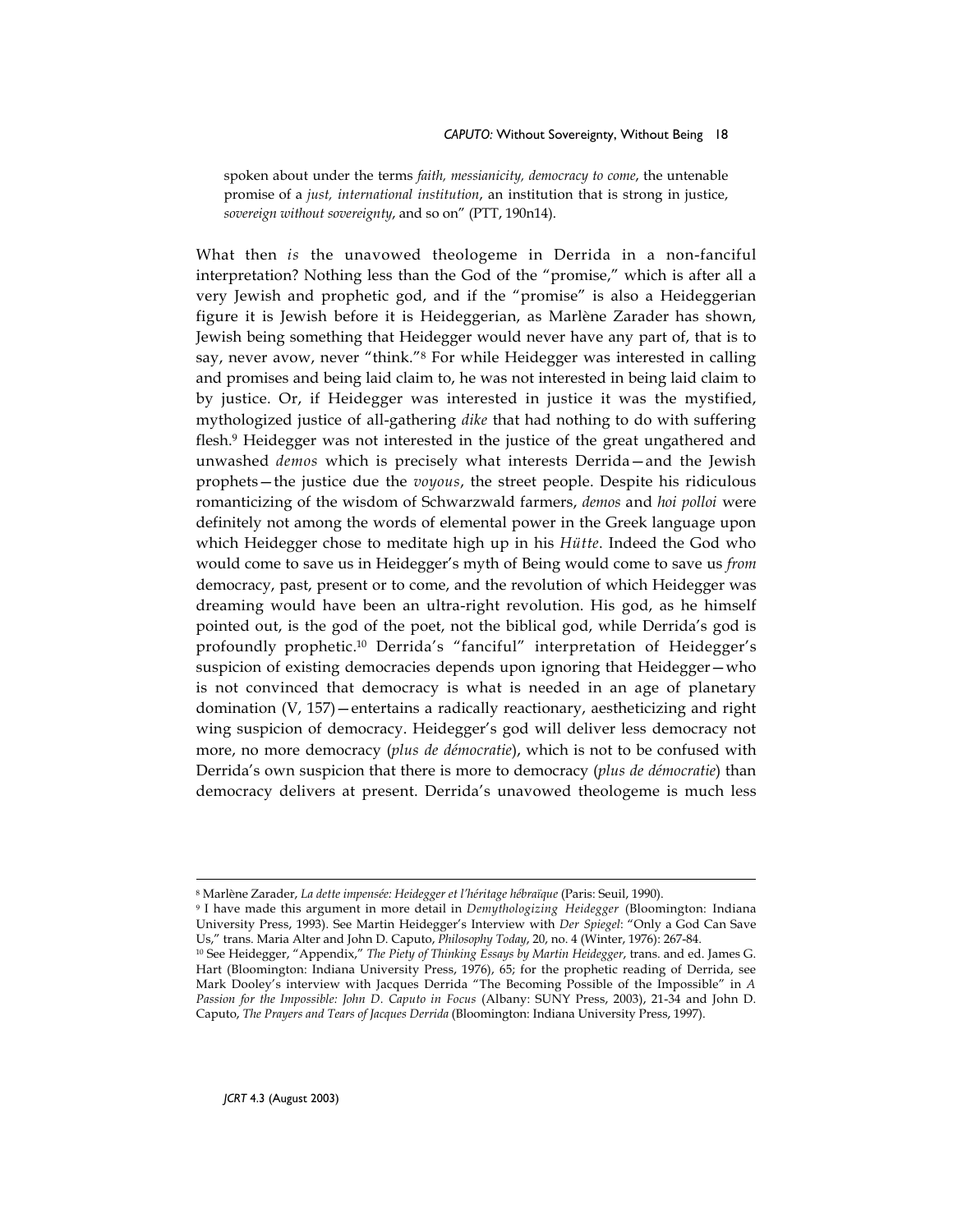Heidegger's god of the poets, God forbid, than the prophetic God.<sup>11</sup>

Still, let us be clear. The unconditional promise by which Derrida is solicited is not to be identified with the covenant made with Abraham and Moses by the Lord God, the One God, blessed be his name, no more than with the philosophemes of Plato or Aristotle,12 of Kant or Heidegger. Derrida's is a faith without religion or religious institutions, without theocracy and without a church, a faith in the unconditional and the incalculable. But this faith is also what Derrida means by reason (V, 211). Reason is a movement back and forth between the incalculable and the calculable, calculating always in the face of the incalculability, keeping calculability open to the incalculable. While the irrational for Kant lay in allowing reason to be overcome by something other, reason for Derrida is precisely defined by its openness to the other, to the event, to the future, its desire for the incalculable and the unconditional, for the promise. Reason is not measured by consensus, as for Habermas, which would always present a certain closure and compromise, but by the promise, which is openended. Reason—in a way that is not entirely foreign to the religious idea that the mind is a *capax dei*, a capacity for God or for the infinite—is defined by Derrida by the promise, which is always infinite, by the possibility of the impossible, by something deeply inscribed in language, for example, if it is an example, the promise lodged in the word "democracy." Derrida's idea of reason is marked by faith, by a faith in reason that belongs to an "Enlightenment to come" (V, 167 ff.), so that the distinction between faith and reason remains porous.

But who is making this promise? Who knows? It is a promise made by who knows whom coming from who knows where and calling to something to-come that is who knows what. But then to whom is it made? To us, to those who hear the word, who have inherited it, in whatever language. What is it promising? Who knows? Who knows what the democracies are coming to or what is coming to democracy or what democracy is to come? It is a promise lodged in language itself, a whisper, a hint of things to come, a trace of a coming god, a promise that

<sup>11</sup> See the four points on which Derrida distinguishes *deconstruction* from Heideggerian *Destruktion* in V, 206-207 n2.

<sup>12</sup> Inasmuch as it attracts by desire, without the force of moving or efficient causality, the "promise" of the "to come" can in fact be likened to Aristotle's first cause, which is a *telos* that moves by attracting. But apart from the fact that Aristotle's *telos* is the highest actuality, what Derrida has in mind would be a *telos* without a teleo*logy*, without imposing a teleological order, or a final regulative goal to pursue. It moves by way of promoting a kind of endless or atelic restlessness. So it would be at best a telos without telos. If one could imagine a radical object of desire that does not exist and that does not impose a teleological order, then one would imagine a Derridean correlate to Aristotle's prime mover unmoved, a kind of primary undeconstructible deconstructor. Like Aristotle, and unlike the One God of the great monotheisms, there would be a plurality of such undeconstructibles, as many as there are orders of desire, were there any at all, that is, as many as are desired.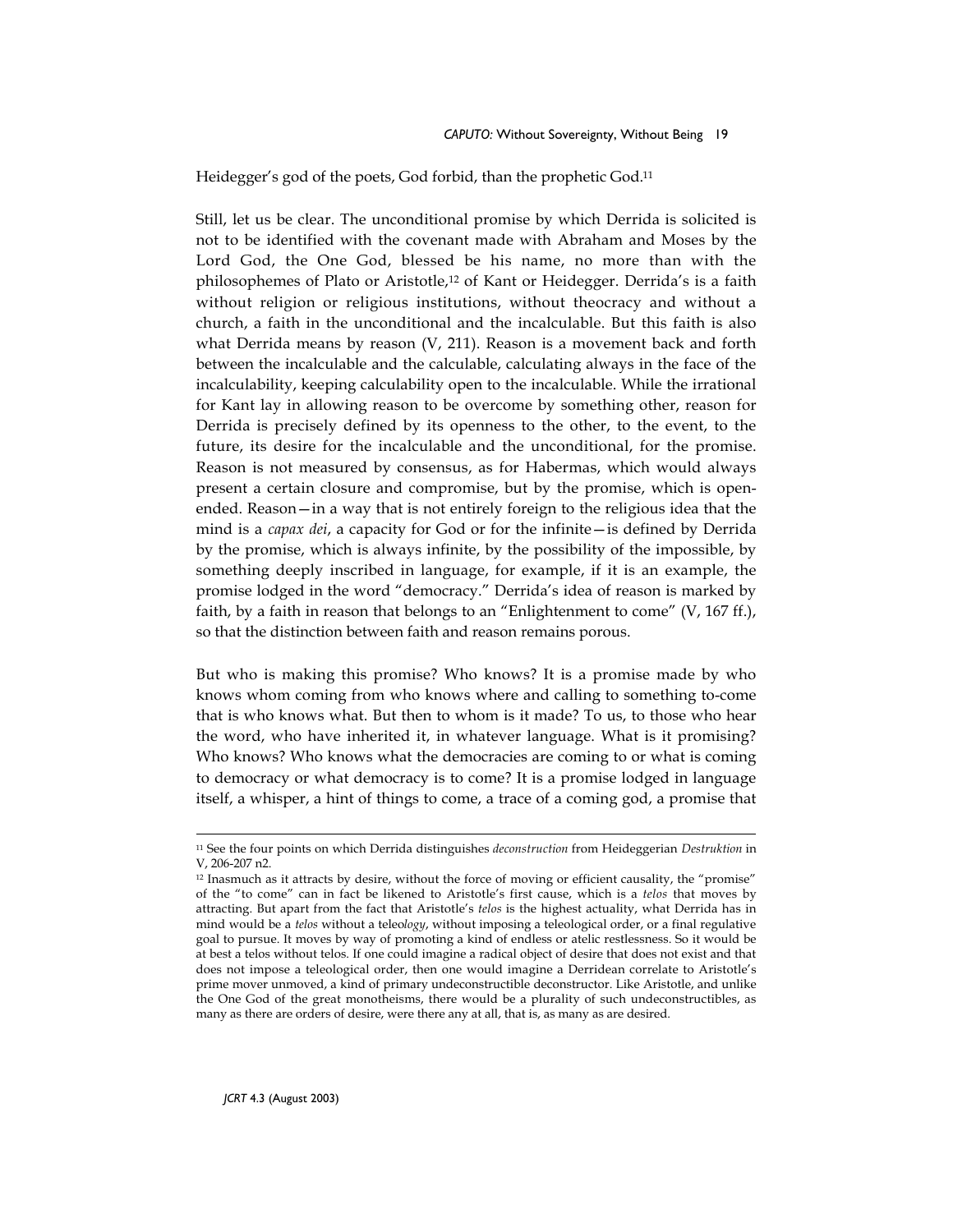has us before we have it, a promise that is engaged as soon as we are engaged in language, as soon as we open our mouths. The unconditional promise is nobody's speech act, nor is it a hyperbeing of prestigious power, or a word of God, or a categorical command, but a fragile and powerless solicitation awakened in and by language itself in a *khoral* night.

Anything as fetching and as haunting as this "democracy to come" would also be what Derrida calls "undeconstructible," and it would relate to existing and highly deconstructible democracies just the way justice, which is unconditional, is related to the force of law, where laws are always positive and conditional. The democracy to come, *s'il y en a*, is not deconstructible, while existing democratic polities and juridical systems, which enjoy the prestige of being and the power of the possible, are deconstructible. The democracy to come, accordingly, is impossible, *the* impossible (PTT, 134), which solicits us from afar, demanding the impossible of us, as the object of a desire beyond desire for something unforeseeable to come. That alone should be enough to tell us that "deconstruction" is the least bad word for a profoundly affirmative undertaking to unearth the most deeply buried and unfulfilled promises lodged in our least bad words—words like "justice" and "democracy," the "gift" and "forgiveness," "friendship" and "hospitality." These are the words that Derrida has analyzed more and more in recent years in what some would say represents an ethicopolitical turn in deconstruction, although he protests the idea that this is all something new (V, 64). But these are also words of such undeniable *biblical* resonance that they bring his unavowed theologeme more and more to the level of an explicit confession or circumfession.

What does the democracy to come call for? If the call comes from the heart of a promise lodged deep within the word democracy, and if it calls to us democrats who are not yet democrats, what does it say? Like any call of conscience worthy of the name, in Heidegger or Levinas, say, it pronounces us guilty, guilty of being the basis of a nullity, of not yet being democrats, infinitely responsible to respond to the call to be or become democratic, asking us to put off the old way and to turn around. O my democratic friends, there are no democrats.13 Derrida addresses modern democracies like Kierkegaard—whom he is always following (PTT, 135)—addressing Christendom: they are both faced with the task of disabusing their audiences of the illusion that they already are Christian or democrats and that becoming Christian or democratic is just what is being asked of them. So in asking us to turn around, the democracy to come calls for a revolution, one more revolution (at least) beyond the first wave of democratic

<sup>13</sup> In *Politics of Friendship*, trans. George Collins (London and New York: Verso, 1997), Derrida thus adapts the saying attributed to Aristotle by Diogenes Laertius, "oh my friends, there are no friends."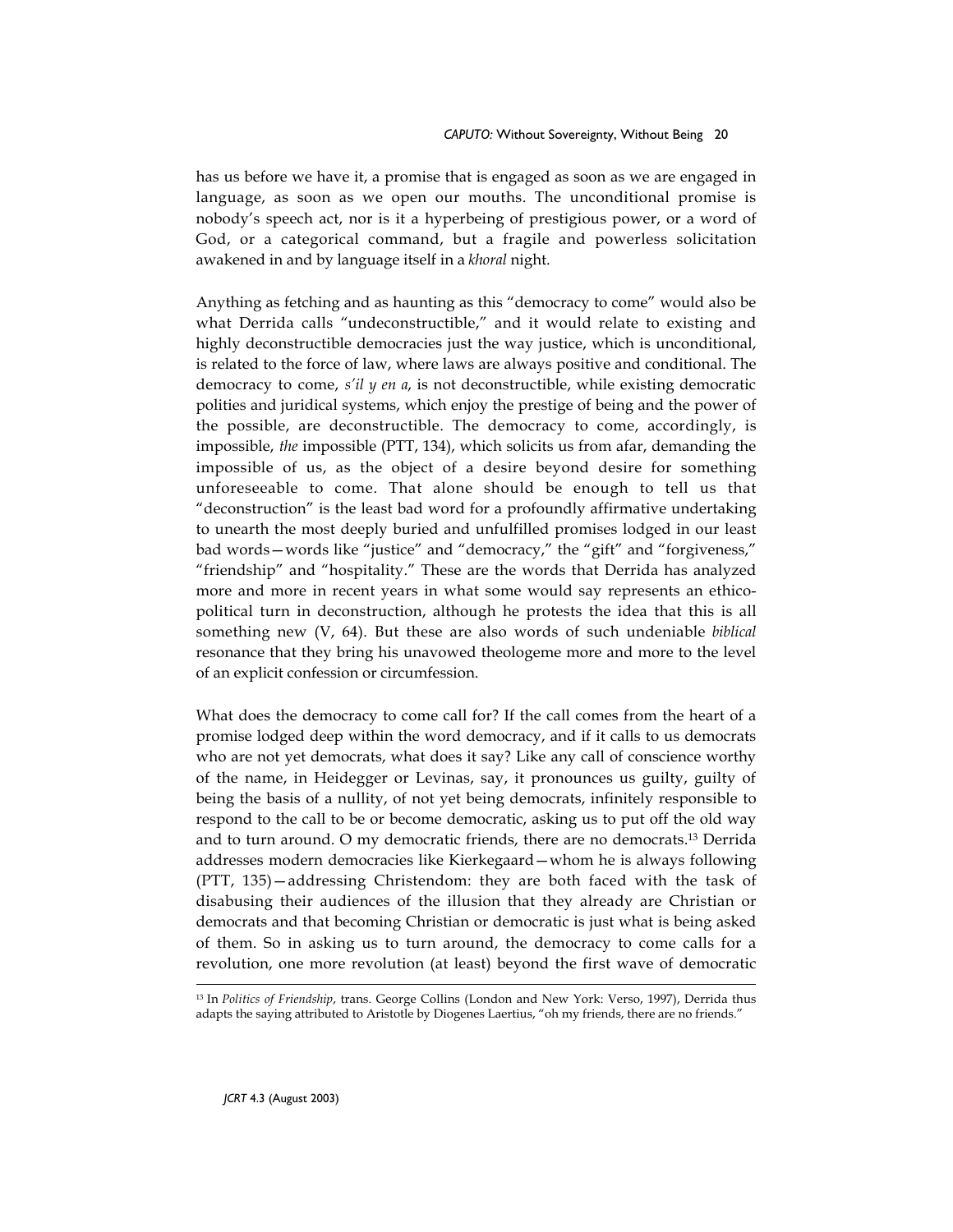revolutions. That brings us to politics.

I have used the figure of a symbiotic system because Derrida's reflections in *Voyous* and elsewhere are so much guided by the figure of life itself, of the health (*santé*) of living things, of keeping them safe (*sauf*), in a salutary state (*salut*), hale and whole. It is in keeping with this figure that he says that democracy today is suffering from an auto-immune disease, redeploying a figure he first used in "Faith and Reason."14 Democracy today is a victim of the "strange illogical logic" by which a living thing destroys the very thing that is meant to fortify (*munis*) it against attack by a foreign body (V, 173). The result is that instead of attacking the other, it attacks itself and tolerates or plays host to the presence of the aggressor. So democracies often think that if, as a practical matter, they are to survive, they must make themselves safe from democracy and learn how to tolerate anti-democratic forces within their own bodies. Thus, in order to make the American way of life safe against the threat of terrorists who threaten democracy, Attorney General John Ashcroft wants to abridge the democratic rights of American citizens (V, 64-65), or the rights of prisoners being held in Guantanamo Bay, even as the Rehnquist court has seen fit to profoundly abridge the civil liberties of Americans to keep the streets of democracy safe. When, in 1992, the Algerian government saw that the elections were going to result in the election of an anti-democratic Islamic party that would abolish democracy, it suspended a democratically held election in the name of democracy, which means a place where the people enjoy the right to choose their own leaders (V, 54 ff.). That of course is nothing new. When Salvador Allende was democratically elected in Chile, Henry Kissinger said that the United States was not going to let the interests of democracy (read: the United States) be injured by a lot of damn fools (a loose translation of *demos*) in Chile expressing their democratic will for a socialist president. Everybody knows that you cannot trust democracy, which has a suicidal side that we have to protect it against (V, 57). Auto-immunity is thus a kind of *pharmakon* (PTT, 124), when the body is poisoned by the very drug that is meant to save it. An absolute democracy could bring a democratic end to democracy; that risk is built right into democracy. The National Socialists were democratically elected. The art of governing democratically is to know when democracy should suppress its own immunities to the undemocratic and attack itself (*autos*)—in the interests of democracy, of course.

Or of America! Of our own self-interest, the interest of our "self" (*autos*), the interests of a "sovereign" nation (under God)? God bless America. But the very idea of a democracy is to divide and share (*partager*) sovereignty among the

<sup>14</sup> See "Faith and Reason," trans. Samuel Weber, in *Acts of Religion,* ed. Gil Anidjar (London and New York: Routledge, 2002), 40-101; and PTT, 94 ff..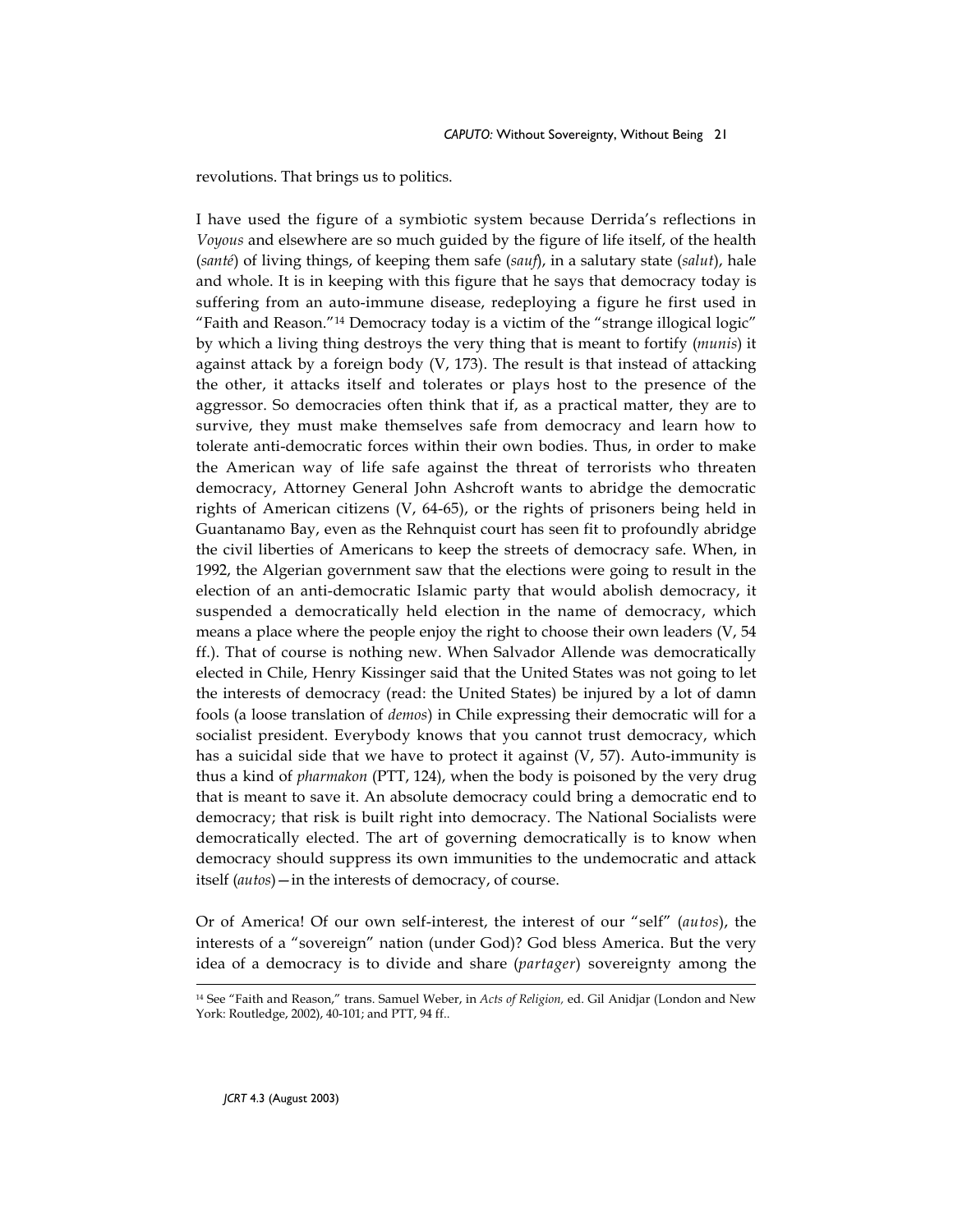people. To have faith in democracy is to trust and have faith in the many, to give up the rule of the sovereign one or few and share it among the many, among the "people," come what may. To be true to the idea of democracy demands that we be unselfish, that we give up our attachment to our own private will. Democracy cannot be achieved without the anxiety, the fear and the trembling, that accompanies every sacrifice, above all the sacrifice of the self, which is at bottom what every sacrifice must be. So if we were true to this idea of democracy, we would end up with another and more radical idea of *auto*-immunity, one that is not simply self-destructive but rather breaks down the "ipseity" of the "self," its mastery and autonomy  $(V, 71)$ , in order to open the self to sharing with "the other."15 That in turn would require a revolutionary turn, in which we would reverse the model that democracy follows from one of autonomy to one of "heteronomy"  $(V, 154)$ , where the one would agree to be governed by the many, the self by the others, those among whom one is too. The symbiotic effect of undoing the idea of political sovereignty would be to have redescribed the autonomous self in terms of the other in the self, as a self that is not identical with itself, a self that is always already divided within itself, inhabited by the other, a complex of many selves. The self itself then would turn out to be a kind of democratic polity, the unruly rule of the many, a certain kind of "mob-rule," a voyoucracy, which is a possible translation of the Greek word *demokratia* (V, 97). If we immunize ourselves against the sovereign self, if we are sui-cidal about this sovereign *sui*, or "sui-sovereignty," democracy will not have to put up with this pseudo-democracy, the self-aborting auto-immunizing fake that passes itself off for democracy today. Auto-immunity then will mean the right to criticize one*self* (V, 126).

This is not just abstract theory. This is all about September 11, all about politics today. During the cold war, things were maximally dangerous but perfectly clear. Two large sovereign superpowers guided by the "MAD" logic of "mutual assured destruction" kept each other more or less in check. Occasionally, most notably in the Cuban missile crisis, we stared into the abyss. But for the most part, sovereign nations guided by self-interest are not suicidal and it proved to be in the best interests of each to respect the space of the other. This absurdist logic worked and produced a simulacrum of peace, a lack of war that seemed at times almost as much like war as peace. When the cold war ended, things became more complicated, but no less dangerous, its place taken by the war on international terrorism, and on what "we" call the "rogue states" that finance, support and harbor terrorists. Not a war between superpowers, but between the

<sup>&</sup>lt;sup>15</sup> Derrida works out this argument (V, 67 ff) by accepting the spirit but worrying over the letter of Jean-Luc Nancy's revisioning of freedom in *the Experience of Freedom,* trans. Bridget McDonald (Stanford: Stanford University Press, 1993); he comments especially on pp. 70-71.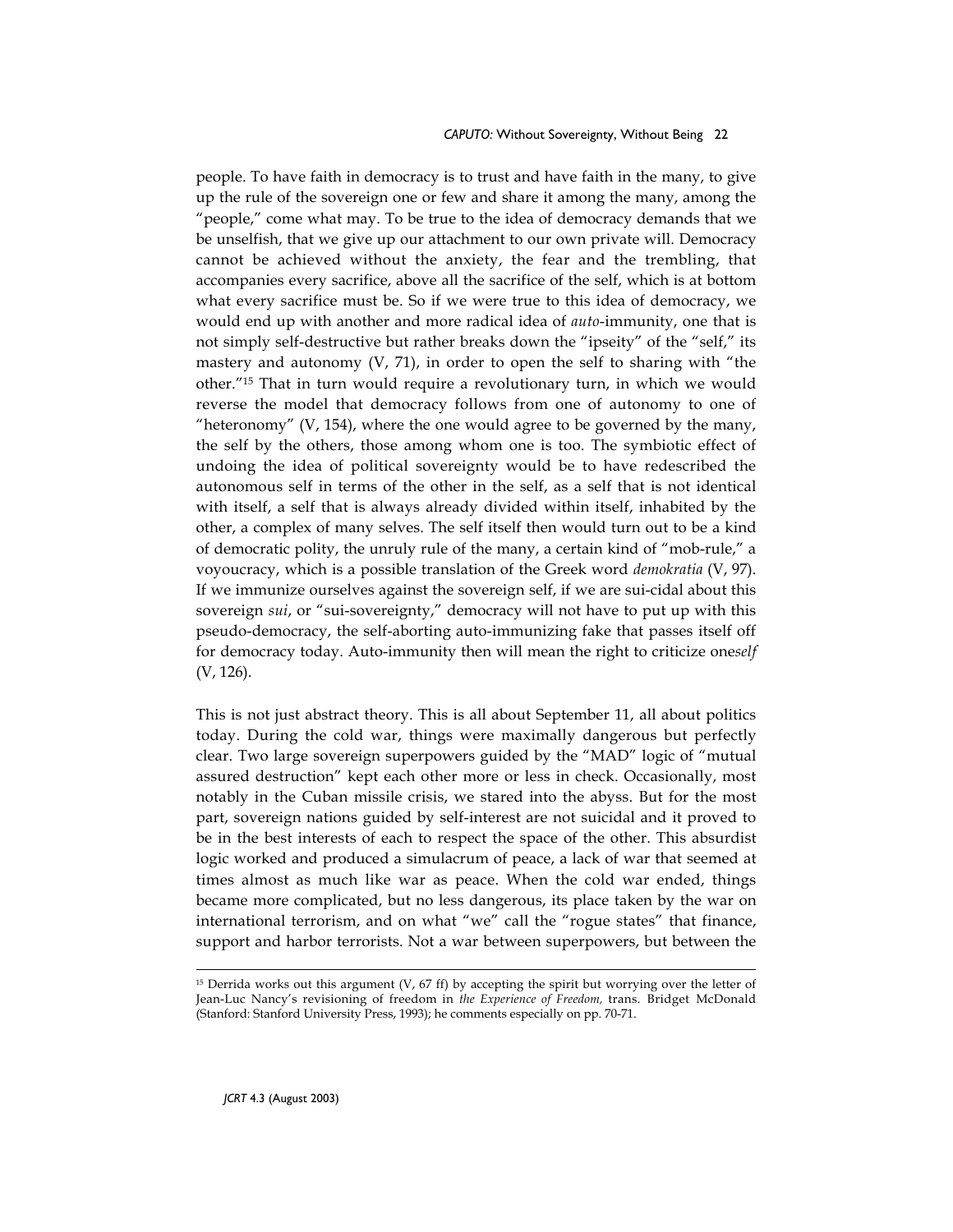respectable, legitimate states that respect international law (the true and the good) and the evil empire, the axis of evil, the "rogues," the outlaws, the hooligans, who have no respect for law or life, "MAD" now having given way to "WMD" (concealed "weapons of mass destruction")

Or so it seemed. September 11, 2001 shattered that illusion. With the collapse of the twin towers, the whole facade of a "war" on rogue "states" also collapsed. Now it is clear that the "enemy" is no longer an identifiable "state" with diplomats and a capital city, but elusive bands of faceless, stateless terrorists willing to sacrifice their lives to take out large buildings, the Pentagon and the White House itself, and to poison or kill countless numbers of innocent people in large cities with suicidal stealth. The classical concepts of war too had fallen. The collapse of the towers exposes the deeper anxiety that simmers beneath the bravado of a "war" on the "rogue states." The second Gulf War was an effective way to prop up that illusion—Derrida wrote this book in 2002, before the war—not to mention to enhance the standing with the people for a president seeking re-election in a coming presidential campaign. But the cold truth is, after the end of the cold war, the rogue states are not *states* (V, 148-151, 212-14; PTT, 98, 101, 110-11). They are faceless terrorists hiding who knows where, in disguise, somewhere in Somalia, say, and a thousand other places, and if they get their hands on weapons of mass destruction, ones that they can conceal on their person, or in a vehicle, God help us all. We knew where Moscow was and we could train our missiles on the precise place, but we do not know who or where these people are. But by the same token, the legitimate states are precisely the ones who assert their sovereign and unilateral right to act in their own interests.

As Bill Clinton said in his 1993 address to the United Nations, the United States will act multilaterally when possible, but unilaterally when necessary (V, 147), whether or not we have the authorization of the UN General Assembly or even the Security Council, which we can usually control, whether or not we are in defiance of international law or human rights. But that is *precisely* what one means by an outlaw state, with no respect for international law, that is, a rogue state. Derrida says, "So there are no longer any rogue states and there are only rogue states" (V, 150)—that is, the rogues are not *states*, and the states are *rogues* (by exercising sovereignty, the self-styled legitimate states behave like rogues). Being a rogue is built right into being sovereign; it is pretty much what one means by a rogue state (V, 214). There are more rogues than you think, the USA first, then the UK, then France, if you just count how many times these sovereign states exercised their veto power in the Security Council on behalf of their national–sovereign–interests. The powers that be, the *exousiai*, that shaped the United Nations saw to it that the UN is another one of those democracies that has immunized itself against democracy. It has done this by establishing a Security Council whose principal function is to insure the security of the most powerful

*JCRT* 4.3 (August 2003)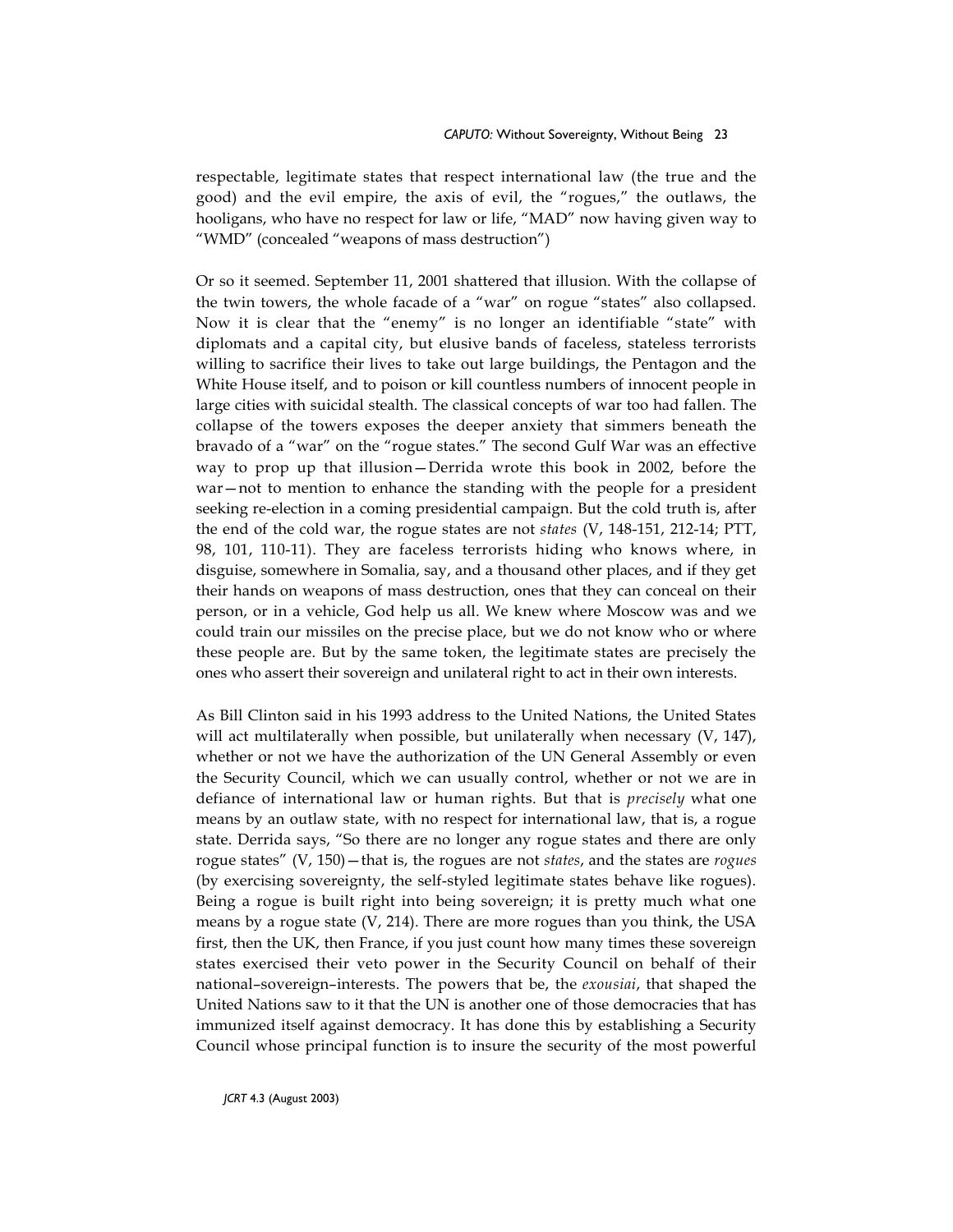few against the democratic many in the General Assembly. The Security Council serves to secure the sovereignty of the five permanent members. Why just those five? Because they were winners of the last world war. Might makes right. The *strongest* reason, *la raison du plus fort,* prevails, not the strongest *reason.*

To be sure, the very idea of the democracy to come is not just utopic but aporetic, for simply to submit national sovereignty to the higher authority of an international body would be once again to leave the place of sovereignty standing and to repopulate it, not with a king or nation state, but with a world state. This would not dispel the notion of sovereignty but reconstitute a new figure of universal or world sovereignty (PTT, 115). We would have dissipated, disseminated or distributed sovereignty still more widely—from the king to the nation, from the nation to the community of nations—but the end result would be a sovereign mega-state of just the sort that Kant and Hannah Arendt rejected. For Derrida the "democracy to come" would not be a world-state, which would or could be in many ways even more terrifying than anything of which a national sovereignty is capable.16 No system of law, no legal sovereignty or megasovereignty, however widely based, would embody justice or be "the last word" (PTT, 115). The democracy to come could never take a purely legal or juridical form, as a system of law (*droit*), for it would always be without being as demand of justice. As such, the democracy to come would be a-cosmopolitan or postcosmopolitan, admitting at most of a certain "sovereignty without sovereignty," some kind of force or power—since force or power is what constitutes the law—some sort of *kratia*, in which, *per impossibile,* justice would have the force of law, and the law would be just, not manipulated or ignored at will by the most powerful nations. That is the impossible, the promise inscribed in the word democracy, on which no existing world body can deliver (PTT, 119-20). The promise inscribe in the "democracy to come" is bound up with the promise inscribed in the words "united nations," a body to come that would be free of the hegemonic influence of its most powerful members, with a "wholly other" security council (V, 161), on which the present world body cannot deliver because of the roguish behavior of the sovereign powers on the security council. But the promise is astir in these words which at least point us in the right direction, which gives us the right "heading." Derrida in fact thinks that this is very much a "European promise," as Giovanna Borradori puts it.17 He thinks

<sup>16</sup> In the wildly popular Christian fundamentalist apocalyptic *Left Behind!*series of Tim LaHaye and Jerry B. Jenkins, the first and pivotal thing undertaken by the anti-Christ, the very antipode of the messianic peace, is the establishment of a world government engineered through a take over of the United Nations and the disarmament of the member states.

<sup>17</sup> See Giovanna Borradori in PTT, 169-72 in her helpful commentary "Deconstructing Terrorism: Derrida" in PTT, 137-72. See also *The Other Heading: Reflections on Today's Europe,* trans. Pascale-Anne Brault and Michael Naas (Bloomington: Indiana University Press, 1992).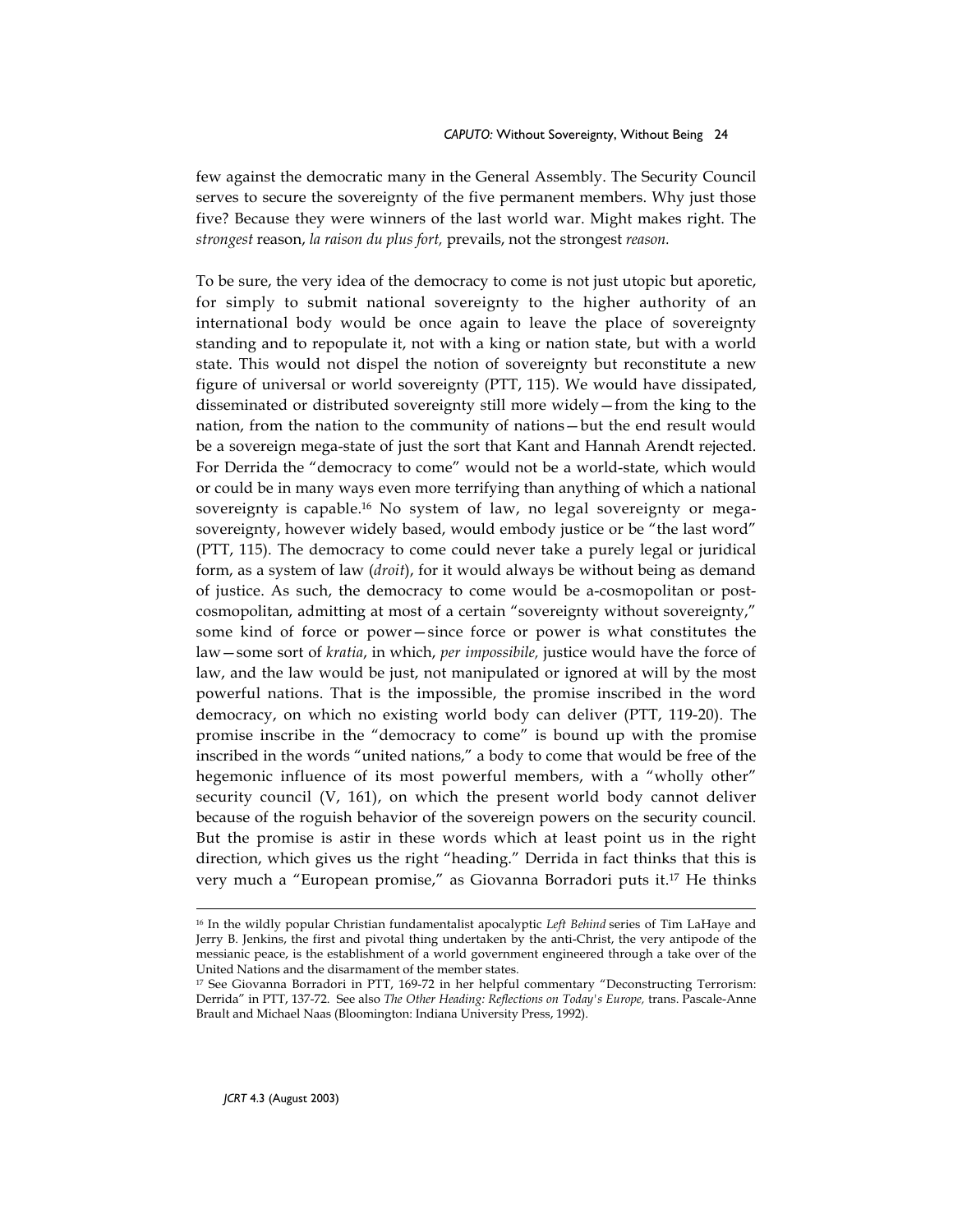that there is more to hope for in this regard from Europe than from the United States, which is insufficiently secularized, still too dominated by a pledged allegiance to Judaic and Christian religion, so that its "war on terrorism" is a still marked by a religious war of Jewish and Christian doctrine against Islam, a war of "two political theologies," both Abrahamic, a war among the Messianisms of which Jerusalem is the symbolic center. Even though this movement of secularization is still incomplete and relatively unfulfilled in Europe, the Enlightenment ideal of extricating the political order from religious authority is more advanced there and the Enlightenment has made more headway (PTT, 116- 117).18

The question, is there something that lays claim to us unconditionally but without power or force, is directed at "us," all of us - Americans and Europeans, democrats and theologians, Westerners and non-Westerners—*anyone* who is associated with the cruel logic of sovereignty. The democracy to come calls for a new revolution, another and still more radically democratic revolution, a revolution in the name of the democracy to come, in which we will break more decisively still with the *ancien régime* of sovereignty itself, dreaming of the incalculable possibility of the impossible, of a democracy without sovereignty. Dreaming of the incalculable, but also calculating, because one must count very carefully and carefully devise ways of counting how the member voices of the democratic assembly will count, who will be allowed to vote, at what age, with what status, etc.  $(V, 63)$ . That revolution that is being called for will also cut deeply into our psyche and our psychology, because it will force us to reconceive the self, that famous liberal individual, in terms of the other one who lays claims to me, even as it will cut into our theology, because it will force us to reimagine God without sovereignty. God forbid!

What is called for in and by the democracy to come is the unconditional gift, which does not seek a return on one's investment, the gift, in which the self gives up its power, the power of the "I can," the power of the possible, which is what constitutes a self. What we have asked of the king, we now must ask of ourselves: to give up power, to share and divide it. What is called for is a self that

<sup>18</sup> We should not mistake the sense in which Derrida associates himself with the idea of secularization. He embraces the critical attitude cultivated by the Enlightenment with regard to the political hegemony of *religious doctrines*—the concrete messianisms—over the political order. But then he adds parenthetically—but "notice I am not saying with regard to religion or faith" (PTT, 116-17) itself, that is, with regard to the messianic. That is because the very idea of the democracy to come takes the form of a faith in a pure messianicity, the very idea of a to come, which indicates that his position more precisely stated is post-secular. His idea of a pure *à venir*, a pure messianic, remains residually and deeply Abrahamic; it is not a Buddhist idea, for example, where peace has to do with the excising of desire, recognizing the unreality of the past and the future, and allowing oneself to be saturated with the present.